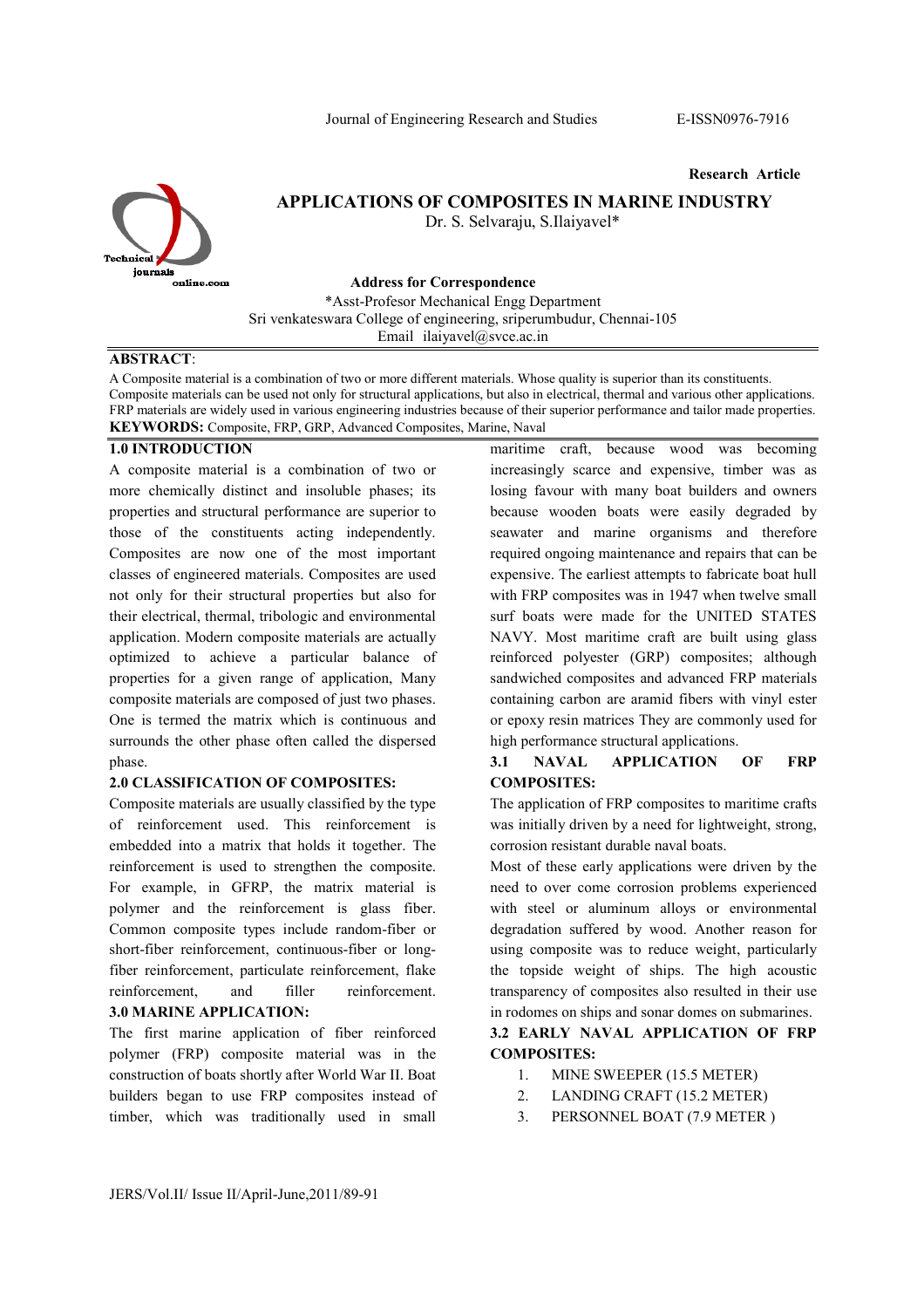- 4. SHEATHING OF WOOD HULLS
- 5. SUBMARINE SONAR DOME
- 6. SUBMARINE FIRS
- 7. LANDING CRAFT RECONNAISSANCE (15.8 METER)
- 8. SUBMARINE NON PRESSURE HULL CASING

Increasingly, naval patrol boats are being built with an all-composite design or a composite hull fitted with an aluminum super structure. The growing popularity of FRP patrol boat is due mainly to their excellent corrosion resistance, which reduces maintenance costs, and lightweight. This can result in better speed and fuel economy. It is estimated that the composite patrol boats are usually approximately 10% lighter than an aluminum boat and over 35% lighter than a steel boat of the same size. Carbon fiber composites are rarely used on naval vessels because of their high cost. The feasibility of using composite in a wide variety of secondary structures and equipments of warships and submarine under investigation. For example, a major effort has been made for the development of composite propellers, Propulsors and propulsion shafts. The composite are expected to Offer a number of important benefits over metal when used in propulsion systems, including lower cost, reduced weight, lower magnetic signature, better noise damping properties and superior corrosion resistance. It is anticipated that propulsion shafts made of composites will be 18 to 25% lighter than steel shafts of the same size and will reduce life cycle cost by at least 25% because of fewer problems associated with corrosion and fatigue. Composite propeller shafts have only been installed on a small number of patrol boats. However within the next 10 years the use of composite in these applications is expected to increase, albeit at a slow rate. The composites are also being evaluated for use in rudders for ships and control surfaces for submarines. Other potential applications include funnels, bulkheads, decks, watertight doors, machinery foundation, pipes, ventilation ducts and components for diesel engines and heat exchanger on large war ships.

# 3.3 LEISURE, SPORTING AND COMMERCIAL FRP COMPOSITE CRAFT:

The diverse application of composite material to naval vessel is matched by their wide ranging use in leisure, sporting, commercial and small submersibles. Composites were first used in leisure craft, and yachts in 1950's and commercial crafts such as fishing trawlers and pilot boats as well as submersibles. The composite material most commonly used in leisure and commercial craft is GRP in the form of a thick laminate or a sandwich composite. Over 95% of all composite marine craft are built with GRP because of low cost.

There is however a number of other reasons for the popularity of GRP composite in marine craft, and these include –

- 1. Ability to easily and inexpensively mould GRP to the near net shape, even for marine structure with complex shape, such as boat hulls thus making it suitable for mass production.
- 2. Excellent corrosion resistance
- 3. Light weight, resulting in reduced fuel consumption.
- 4. Simple to repair
- 5. Ability to absorb noise and dampen vibrations, which makes for a more comfortable ride on motor powered boats.

Advanced fabrication processes, such as resin transfer, resin film intrusion, or auto craving are used in the construction of hull and decks to produce composites that are defect free, excellent dimensional balance and high fiber content for maximum stiffness, strength and fatigue resistance.

### 3.5 OFFSHORE APPLICATION OF FRP COMPOSITES:

The greatest problem with using steel in an offshore structure is the poor corrosion resistance against seawater and other highly corrosive agents, such as hydrogen chloride. It is estimated that the oil industry spends several billion dollars each year in maintaining, repairing and replacing corroded steel structures. Composites offer the potential to reduce these costs because of their outstanding corrosion resistance against most types of chemicals.

It is estimated that composites provide a weight saving of 30 to 50%. Compared to steel for many nonstructural components.